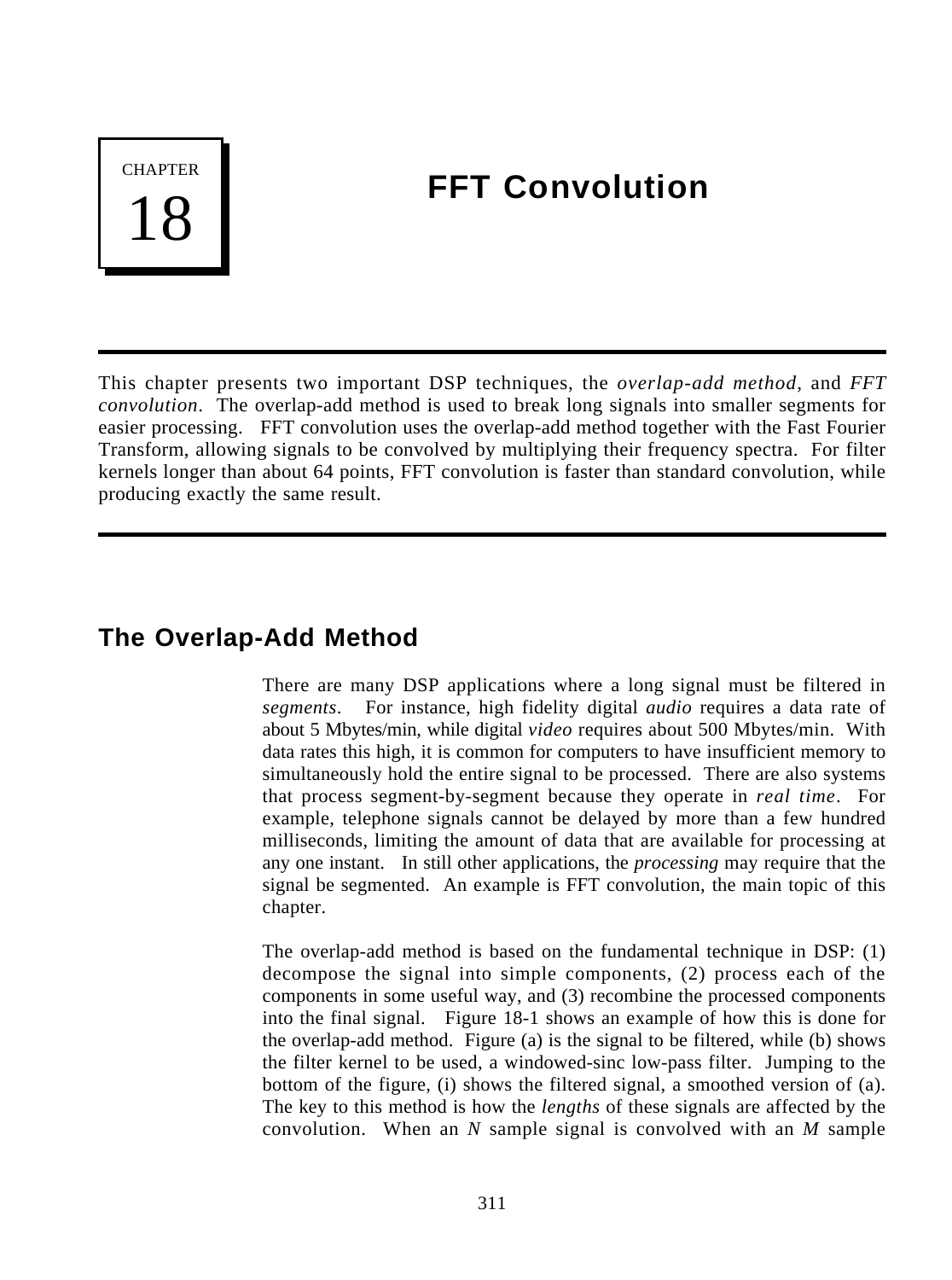filter kernel, the output signal is  $N+M-1$  samples long. For instance, the input signal, (a), is 300 samples (running from 0 to 299), the filter kernel, (b), is 101 samples (running from 0 to 100), and the output signal, (i), is 400 samples (running from 0 to 399).

In other words, when an *N* sample signal is filtered, it will be *expanded* by  $M-1$  points *to the right*. (This is assuming that the filter kernel runs from index 0 to *M*. If negative indexes are used in the filter kernel, the expansion will also be to the *left*). In (a), zeros have been added to the signal between sample 300 and 399 to illustrate where this expansion will occur. Don't be confused by the small values at the ends of the output signal, (i). This is simply a result of the windowed-sinc filter kernel having small values near its ends. All 400 samples in (i) are nonzero, even though some of them are too small to be seen in the graph.

Figures (c), (d) and (e) show the decomposition used in the overlap-add method. The signal is broken into segments, with each segment having 100 samples from the original signal. In addition, 100 zeros are added to the right of each segment. In the next step, each segment is individually filtered by convolving it with the filter kernel. This produces the output segments shown in (f), (g), and (h). Since each input segment is 100 samples long, and the filter kernel is 101 samples long, each output segment will be 200 samples long. The important point to understand is that the 100 zeros were added to each input segment to allow for the expansion during the convolution.

Notice that the expansion results in the output segments *overlapping* each other. These overlapping output segments are added to give the output signal, (i). For instance, samples 200 to 299 in (i) are found by adding the corresponding samples in (g) and (h). The overlap-add method produces exactly the same output signal as direct convolution. The disadvantage is a much greater program complexity to keep track of the overlapping samples.

### **FFT Convolution**

FFT convolution uses the principle that *multiplication* in the frequency domain corresponds to *convolution* in the time domain. The input signal is transformed into the frequency domain using the DFT, multiplied by the frequency response of the filter, and then transformed back into the time domain using the Inverse DFT. This basic technique was known since the days of Fourier; however, no one really cared. This is because the time required to calculate the DFT was *longer* than the time to directly calculate the convolution. This changed in 1965 with the development of the Fast Fourier Transform (FFT). By using the FFT algorithm to calculate the DFT, convolution via the frequency domain can be *faster* than directly convolving the time domain signals. The final result is the same; only the number of calculations has been changed by a more efficient algorithm. For this reason, FFT convolution is also called **high-speed convolution**.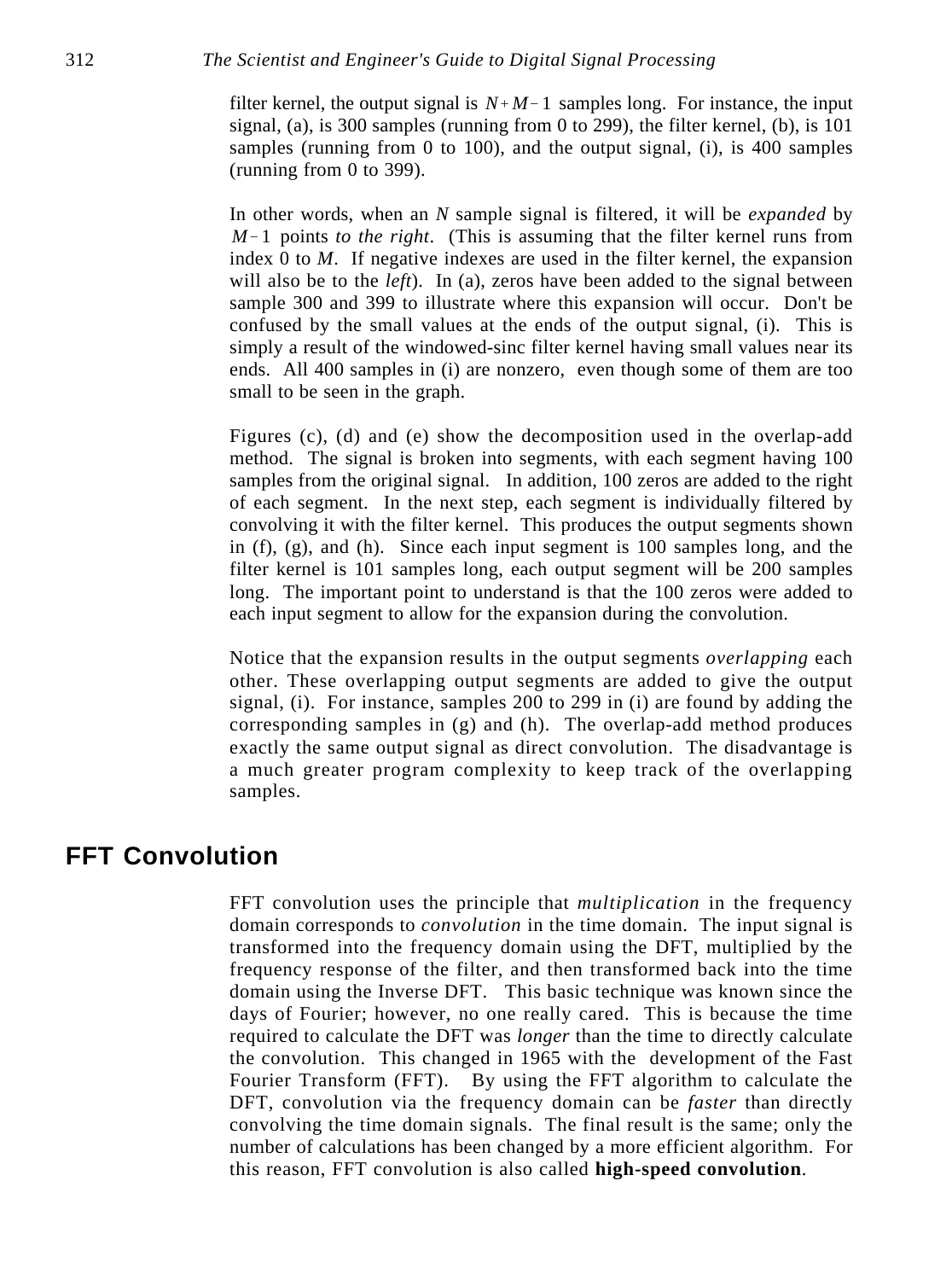

Sample number 0 100 200 300 400

-4 -2

done by breaking the input signal into a number of segments, such as (c), (d) and (e), each padded with enough zeros to allow for the expansion during the convolution. Convolving each of the input segments with the filter kernel produces the output segments,  $(f)$ ,  $(g)$ , and  $(h)$ . The output signal,  $(i)$ , is then found by adding the overlapping output segments.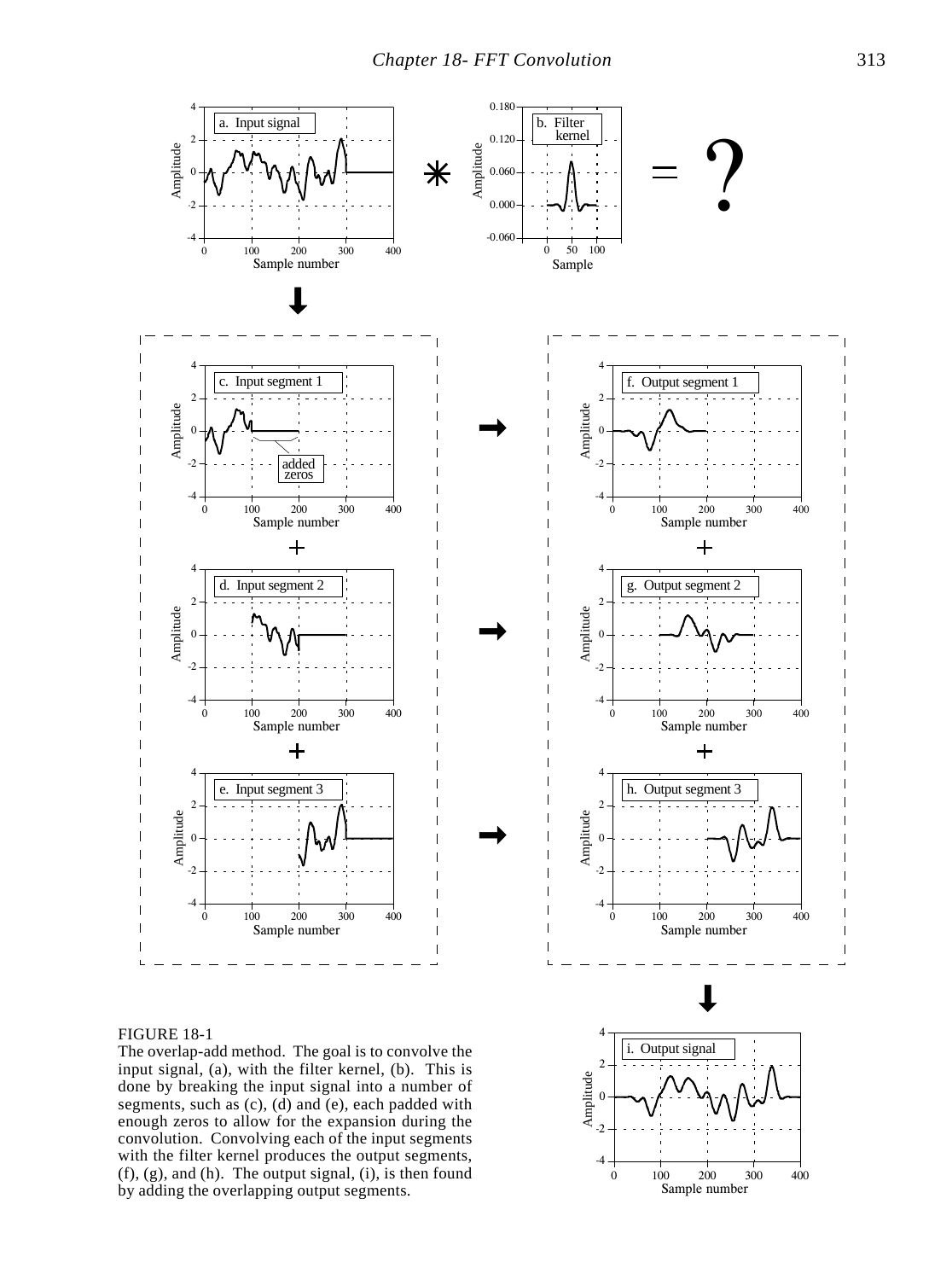FFT convolution uses the overlap-add method shown in Fig. 18-1; only the way that the input segments are converted into the output segments is changed. Figure 18-2 shows an example of how an input segment is converted into an output segment by FFT convolution. To start, the frequency response of the filter is found by taking the DFT of the filter kernel, using the FFT. For instance, (a) shows an example filter kernel, a windowed-sinc band-pass filter. The FFT converts this into the real and imaginary parts of the frequency response, shown in (b) & (c). These frequency domain signals may not *look* like a band-pass filter because they are in rectangular form. Remember, polar form is usually best for humans to understand the frequency domain, while rectangular form is normally best for mathematical calculations. These real and imaginary parts are stored in the computer for use when each segment is being calculated.

Figure (d) shows the input segment to being processed. The FFT is used to find its frequency spectrum, shown in (e)  $\&$  (f). The frequency spectrum of the output segment, (h)  $\&$  (i) is then found by multiplying the filter's frequency response, (b)  $\&$  (c), by the spectrum of the input segment, (e)  $\&$  (f). Since these spectra consist of real and imaginary parts, they are multiplied according to Eq. 9-1 in Chapter 9. The Inverse FFT is then used to find the output segment, (g), from its frequency spectrum, (h)  $\&$  (i). It is important to recognize that this output segment is exactly the same as would be obtained by the direct convolution of the input segment, (d), and the filter kernel, (a).

The FFTs must be long enough that *circular convolution* does not take place (also described in Chapter 9). This means that the FFT should be the same length as the output segment,  $(g)$ . For instance, in the example of Fig. 18-2, the filter kernel contains 129 points and each segment contains 128 points, making output segment 256 points long. This calls for 256 point FFTs to be used. This means that the filter kernel, (a), must be padded with 127 zeros to bring it to a total length of 256 points. Likewise, each of the input segments, (d), must be padded with 128 zeros. As another example, imagine you need to convolve a very long signal with a filter kernel having 600 samples. One alternative would be to use segments of 425 points, and 1024 point FFTs. Another alternative would be to use segments of 1449 points, and 2048 point FFTs.

Table 18-1 shows an example program to carry out FFT convolution. This program filters a 10 million point signal by convolving it with a 400 point filter kernel. This is done by breaking the input signal into 16000 segments, with each segment having 625 points. When each of these segments is convolved with the filter kernel, an output segment of  $625 + 400 - 1 = 1024$  points is produced. Thus, 1024 point FFTs are used. After defining and initializing all the arrays (lines 130 to 230), the first step is to calculate and store the frequency response of the filter (lines 250 to 310). Line 260 calls a mythical subroutine that loads the filter kernel into XX[0] through XX[399], and sets XX[400] through XX[1023] to a value of zero. The subroutine in line 270 is the FFT, transforming the 1024 samples held in XX[ ] into the 513 samples held in REX[ ] & IMX[ ], the real and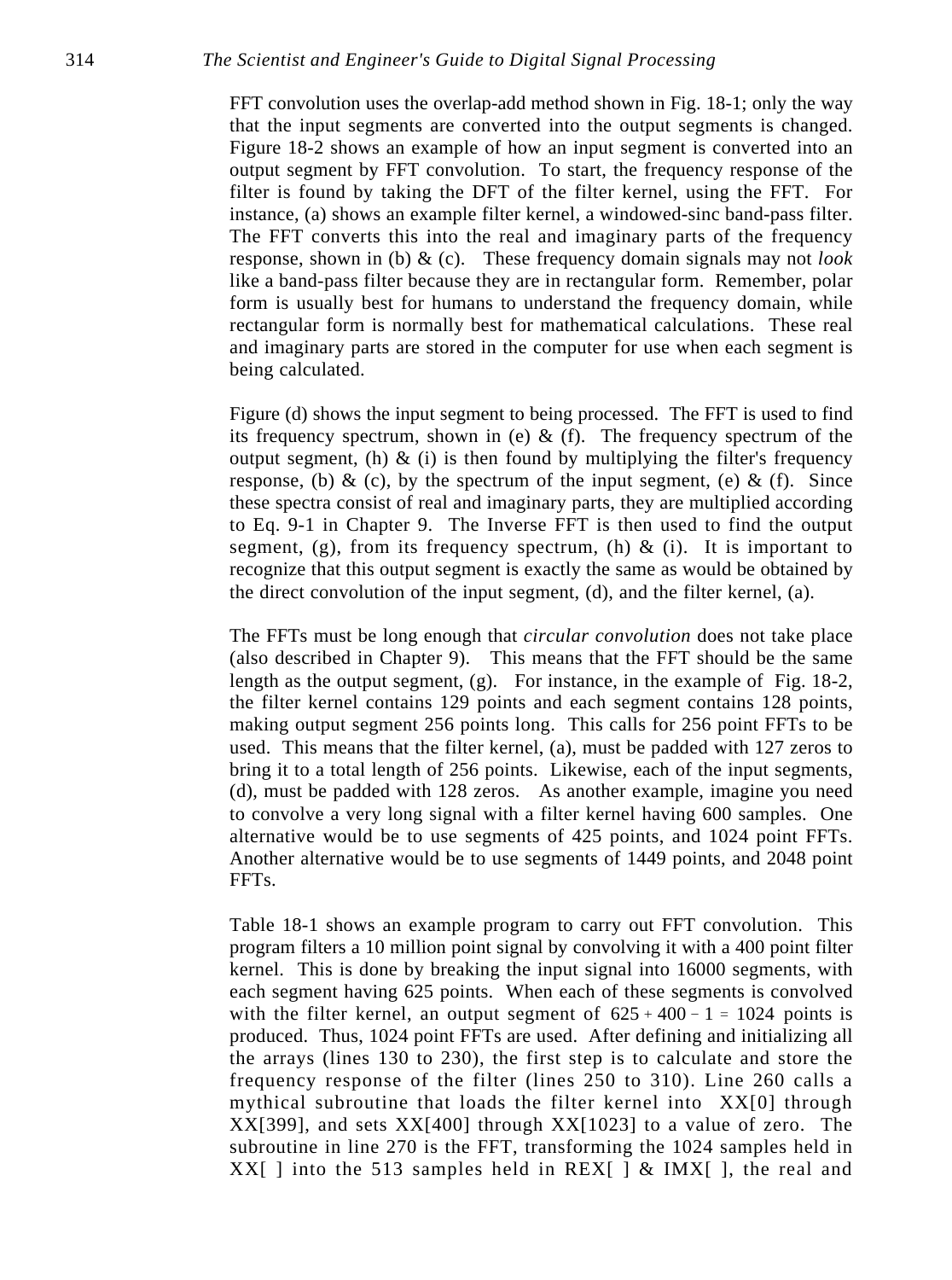



FFT convolution. The filter kernel, (a), and the signal segment, (d), are converted into their respective spectra, (b)  $\&$  (c) and (d)  $\&$  (e), via the FFT. These spectra are multiplied, resulting in the spectrum of the output segment,  $(h)$  &  $(i)$ . The Inverse FFT then finds the output segment,  $(g)$ .

imaginary parts of the frequency response. These values are transferred into the arrays REFR[ ] & IMFR[ ] (for: REal and IMaginary Frequency Response), to be used later in the program.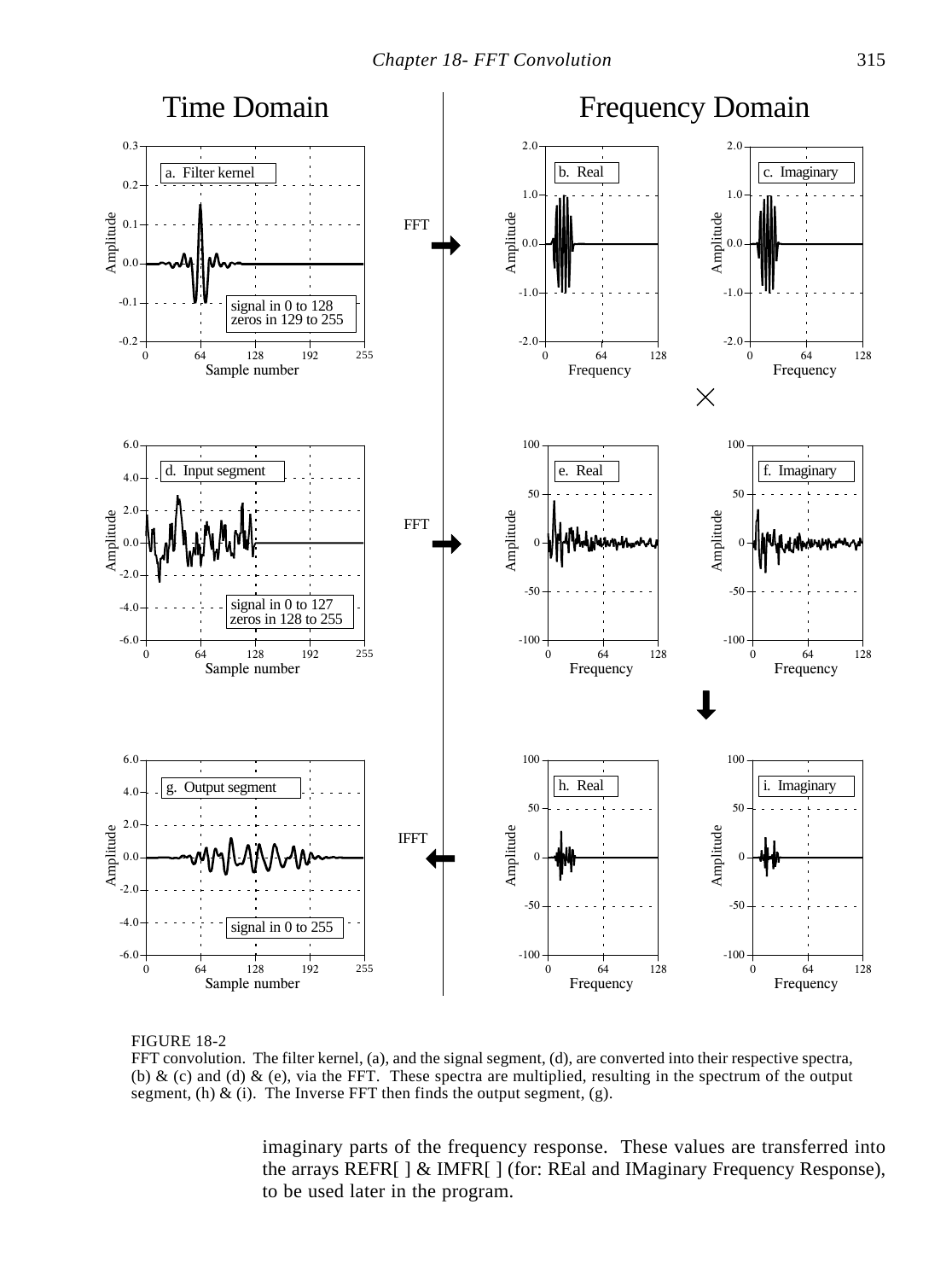The FOR-NEXT loop between lines 340 and 580 controls how the 16000 segments are processed. In line 360, a subroutine loads the next segment to be processed into XX[0] through XX[624], and sets XX[625] through XX[1023] to a value of zero. In line 370, the FFT subroutine is used to find this segment's frequency spectrum, with the real part being placed in the 513 points of REX[ ], and the imaginary part being placed in the 513 points of IMX[ ]. Lines 390 to 430 show the multiplication of the segment's frequency spectrum, held in REX $[ \ ] \& \text{IMX} [ \ ]$ , by the filter's frequency response, held in REFR $[ \ ]$ and IMFR[ ]. The result of the multiplication is stored in REX[ ]  $\&$  IMX[ ], overwriting the data previously there. Since this is now the frequency spectrum of the output segment, the IFFT can be used to find the output segment. This is done by the mythical IFFT subroutine in line 450, which transforms the 513 points held in REX[ ] & IMX[ ] into the 1024 points held in XX[ ], the output segment.

Lines 470 to 550 handle the overlapping of the segments. Each output segment is divided into two sections. The first 625 points (0 to 624) need to be combined with the overlap from the *previous* output segment, and then written to the output signal. The last 399 points (625 to 1023) need to be saved so that they can overlap with the *next* output segment.

To understand this, look back at Fig 18-1. Samples 100 to 199 in (g) need to be combined with the overlap from the *previous* output segment, (f), and can then be moved to the output signal (i). In comparison, samples 200 to 299 in (g) need to be saved so that they can be combined with the *next* output segment, (h).

Now back to the program. The array OLAP[ ] is used to hold the 399 samples that overlap from one segment to the next. In lines 470 to 490 the 399 values in this array (from the previous output segment) are added to the output segment currently being worked on, held in XX[ ]. The mythical subroutine in line 550 then outputs the 625 samples in XX[0] to XX[624] to the file holding the output signal. The 399 samples of the current output segment that need to be held over to the next output segment are then stored in OLAP[ ] in lines 510 to 530.

After all 0 to 15999 segments have been processed, the array, OLAP[ ], will contain the 399 samples from segment 15999 that should overlap segment 16000. Since segment 16000 doesn't exist (or can be viewed as containing all zeros), the 399 samples are written to the output signal in line 600. This makes the length of the output signal  $16000 \times 625 + 399 = 10,000,399$  points. This matches the length of input signal, plus the length of the filter kernel, minus 1.

#### **Speed Improvements**

When is FFT convolution faster than standard convolution? The answer depends on the length of the filter kernel, as shown in Fig. 18-3. The time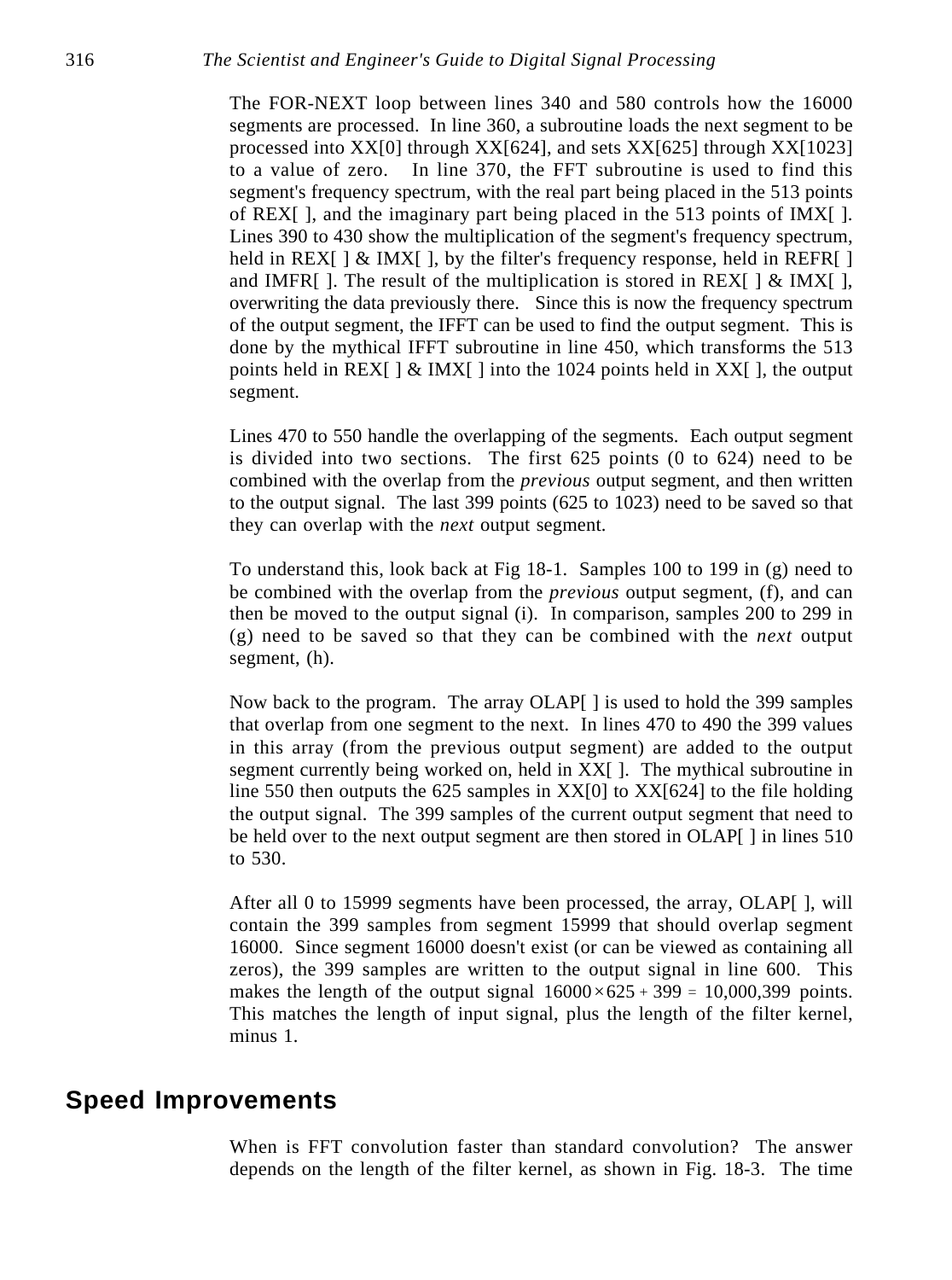100 'FFT CONVOLUTION

110 'This program convolves a 10 million point signal with a 400 point filter kernel. The input 120 'signal is broken into 16000 segments, each with 625 points. 1024 point FFTs are used. 130 ' 130 ' 'INITIALIZE THE ARRAYS<br>140 DIM XX[1023] 'the time domain signal (for 140 DIM XX[1023]  $\frac{150 \text{ DIM REX}[512]}{\text{real part of the frequency domain (fo)}}$ 'real part of the frequency domain (for the FFT) 160 DIM IMX[512] 'imaginary part of the frequency domain (for the FFT) 170 DIM REFR[512] 'real part of the filter's frequency response 180 DIM IMFR[512] 'imaginary part of the filter's frequency response<br>190 DIM OLAP[398] 'holds the overlapping samples from segment to "holds the overlapping samples from segment to segment" 200 ' 210 FOR I% = 0 TO 398 'zero the array holding the overlapping samples 220 OLAP $[I\%] = 0$ 230 NEXT I%  $240'$ <br> $250'$ 'FIND & STORE THE FILTER'S FREQUENCY RESPONSE 260 GOSUB XXXX <sup>'Mythical subroutine to load the filter kernel into XX[]</sup> 270 GOSUB XXXX 'Mythical FFT subroutine: XX[ ] --> REX[ ] & IMX[ ] 280 FOR F% = 0 TO 512 'Save the frequency response in REFR[  $\alpha$  IMFR[ ] 290  $REFR[ F\% ] = REX[ F\% ]$ 300 IMFR $[F\%] =$  IMX $[F\%]$ 310 NEXT F% 320 ' 330 ' 'PROCESS EACH OF THE 16000 SEGMENTS 340 FOR SEGMENT% = 0 TO 15999 350 ' 360 GOSUB XXXX 'Mythical subroutine to load the next input segment into XX[ ] 370 GOSUB XXXX 'Mythical FFT subroutine: XX[ ] --> REX[ ] & IMX[ ] 380 ' 390 FOR  $F% = 0$  TO 512 'Multiply the frequency spectrum by the frequency response 400 TEMP =  $REX[ F\% ] * REFR[ F\% ] - IMX[ F\% ] * IMFR[ F\% ]$ <br>410 IMX[F%] =  $REX[ F\% ] * IMFR[ F\% ] + IMX[ F\% ] * REFR[ F\% ]$  $IMX[ F\% ] = REX[ F\% ] * IMFR[ F\% ] + IMX[ F\% ] * REFR[ F\% ]$  $420$  REX[F%] = TEMP 430 NEXT F% 440 <br>450 GOSUB XXXX 'Mythical IFFT subroutine: REX[  $\parallel \hat{\mathcal{X}}$  IMX[  $\parallel$  --> XX[ ] 460 ' 470 FOR  $I% = 0$  TO 398 'Add the last segment's overlap to this segment  $480$   $XX[I\%] = XX[I\%] + OLAP[I\%]$ 490 NEXT I% 500 ' 510 FOR I% = 625 TO 1023 'Save the samples that will overlap the next segment  $520 \quad OLAP[1\% - 625] = XX[1\%]$ 530 NEXT I% 540 <br>550 GOSUB XXXX 550 GOSUB XXXX <br>
The Mythical subroutine to output the 625 samples stored<br>
Yin XX[0] to XX[624] 'in  $XX[0]$  to  $XX[624]$ 570 ' 580 NEXT SEGMENT% 590 ' 600 GOSUB XXXX 'Mythical subroutine to output all 399 samples in OLAP[ ] 610 END

```
 TABLE 18-1
```
for standard convolution is directly proportional to the number of points in the filter kernel. In comparison, the time required for FFT convolution increases very slowly, only as the *logarithm* of the number of points in the